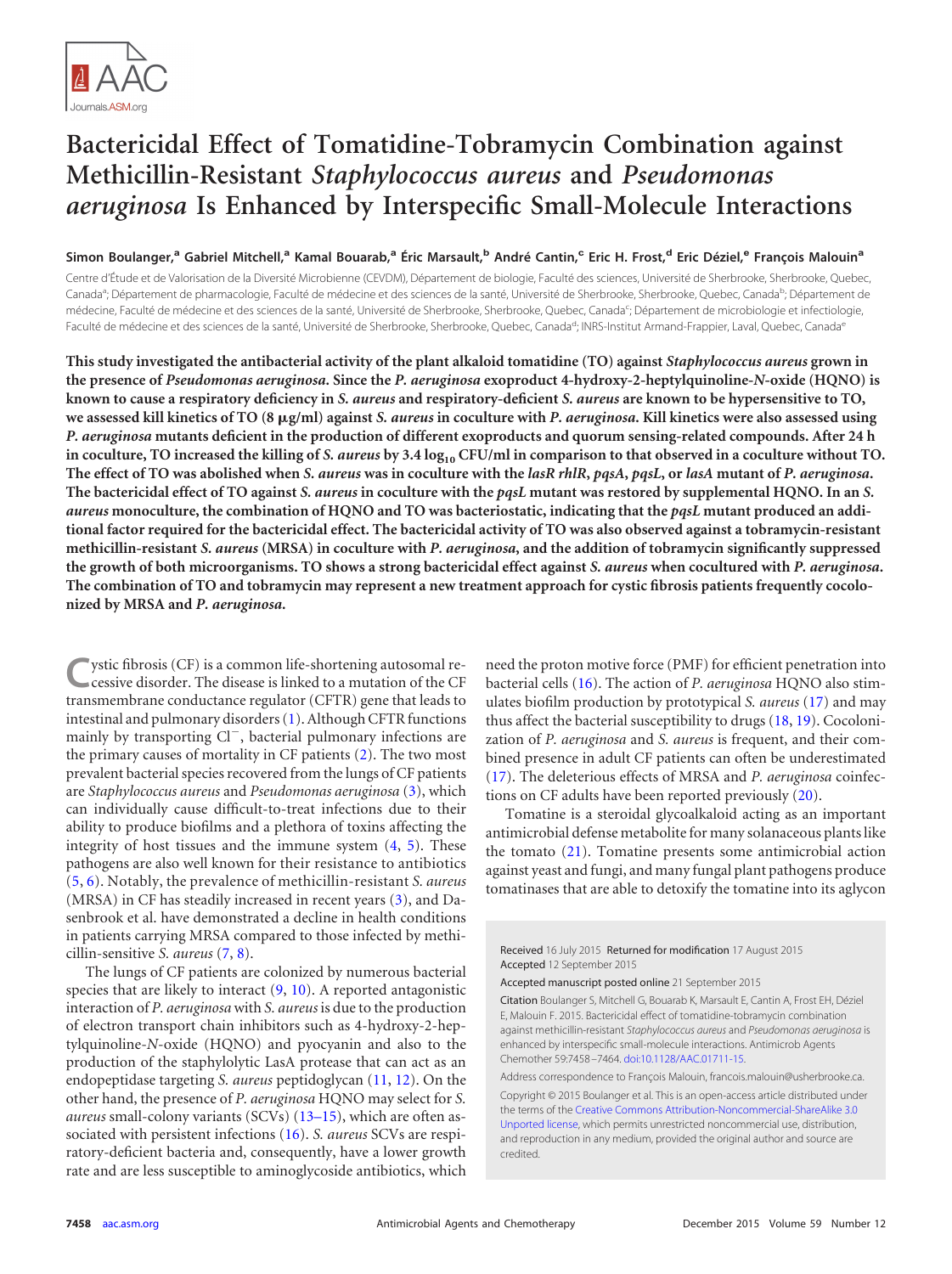| Strain or mutant      | Relevant characteristics                                                                   | Altered biosynthesis                          | Reference or source                   |
|-----------------------|--------------------------------------------------------------------------------------------|-----------------------------------------------|---------------------------------------|
| <b>PA14</b>           | Clinical isolate UCBPP-PA14                                                                | None                                          | 31                                    |
| lasR rhlR mutant      | PA14 lasR rhlR; Gen <sup>r</sup> Tet <sup>r</sup>                                          | Altered in QS circuitry and all AQ production | 32                                    |
| <i>pasA</i> mutant    | PA14 pqsA::TnphoA; Kan <sup>r</sup>                                                        | $HHOaa POSbbHONOb$                            | 33                                    |
| <i>pqsL</i> mutant    | PA14 pasL                                                                                  | <b>HONO</b>                                   | 34                                    |
| <i>rhlA</i> mutant    | PA14 rhlA::TnMrT7; Gen <sup>r</sup>                                                        | Rhamnolipids                                  | 35                                    |
| lasA mutant           | PA14 lasA::TnMrT7; Gen <sup>r</sup>                                                        | Endopeptidase LasA                            | 35                                    |
| <i>hcnA</i> mutant    | PA14 hcnA::TnMrT7; Gen <sup>r</sup>                                                        | Hydrogen cyanide                              | 35                                    |
| <i>phzC1C2</i> mutant | PA14 <i>phzC1 phzC2</i> double deletion                                                    | Phenazines                                    | Our unpublished results               |
| <i>phzM</i> mutant    | PA14 with a Gen <sup>r</sup> cassette inserted<br>into PA4209 ( $phzM$ ); Gen <sup>r</sup> | Pyocyanin                                     | P. Cornelis <sup><math>c</math></sup> |

<span id="page-1-0"></span>**TABLE 1** *P. aeruginosa* strains and mutants used in this study

*<sup>a</sup>* HHQ, 2-heptyl-4(1*H*)-quinolone.

*<sup>b</sup>* Altered biosynthesis of the precursor molecule.

*<sup>c</sup>* The strain was a generous gift from P. Cornelis (Free University of Brussels, Department of Microbiology, Brussels, Belgium).

form tomatidine (TO), which has little to no antifungal activity against pathogens [\(22\)](#page-5-21). Some studies have shown a variety of anticancer and anti-inflammatory effects for tomatine and to a lesser degree for TO. Such activities require concentrations in the micromolar range. For example, TO had little or no cytotoxic effects on normal liver cells (Chang), normal lung cells (Hel299), prostate cancer cells (PC3), breast cancer cells (MDA-MB-231), gastric adenocarcinoma (KATO-III), or human myeloid leukemia HL-60 cells compared to those of tomatine, showing once again that the lycotetraose substitution of  $\alpha$ -tomatine is essential for activity against eukaryotic cells [\(23,](#page-5-22) [24\)](#page-5-23). On the other hand, our laboratory recently reported the very potent and selective antibacterial activity of TO [\(25,](#page-6-0) [26,](#page-6-1) [27\)](#page-6-2). TO has strong inhibitory activity against *S. aureus*, *Listeria*, and *Bacillus* SCVs (activities in the nanomolar range with MICs of 0.015 to 0.06  $\mu$ g/ml) but not against the prototypical strains of such *Bacillales* or any other bacterial species (MICs of  $>64 \mu g/ml$ ). Such selectivity also allows no cytotoxicity in cell culture at concentrations showing intracellular killing of SCVs [\(26\)](#page-6-1). More recently, we have identified for the first time the putative target of TO in *S. aureus*: the bacterial ATP synthase subunit c [\(28\)](#page-6-3). The ATP synthase uses the PMF generated by the respiratory chain to produce energy for the bacterial cell. The bacterial ATP synthase is now considered a validated antibiotic target following the recent approval of the antituberculosis agent bedaquiline [\(29,](#page-6-4) [30\)](#page-6-5). Bedaquiline targets the ATP synthase subunit c and is a very selective antibacterial agent for *Mycobacterium*, which is reminiscent of the high selectivity of TO for *Bacillales*.

Since TO-hypersensitive SCVs are respiratory-deficient strains and HQNO was shown to sensitize prototypical *S. aureus* to TO [\(26\)](#page-6-1) and to select for the SCV phenotype [\(15\)](#page-5-14), we hypothesized that TO might strongly inhibit prototypical *S. aureus* cocultured with bacterial species producing electron transport inhibitors. This study characterized the antibacterial effect of TO on prototypical *S. aureus* in coculture with *P. aeruginosa* strains producing the electron transport inhibitor HQNO and also other exoproducts that might antagonize *S. aureus*. In addition, since tobramycin (TOB) is regularly used for prophylaxis against *P. aeruginosa* infections in CF patients, we examined the effects of the TO and TOB combination on both pathogens in cocultures. The resulting synergy between TO and *P. aeruginosa* exoproducts or TOB that we report here provides additional support for the possible usefulness of TO or related drug scaffolds in CF.

#### **MATERIALS AND METHODS**

**Bacterial strains and growth conditions.**The antibiotic susceptibility test strain *S. aureus* ATCC 29213 and the methicillin-resistant *S. aureus* (MRSA) strain CF27A-L were used in this study. MRSA CF27A-L is a clinical isolate from an adult CF patient and is resistant to oxacillin, tobramycin (TOB), ciprofloxacin, and erythromycin with MICs of  $>$ 128, >32, >64, and >64 µg/ml, respectively. *P. aeruginosa* PA14 was the prototypical reference strain used in the present study [\(31\)](#page-6-6). The relevant properties of the *P. aeruginosa* PA14-derived *pqsA*, *pqsL*, *rhlA*, *lasA*, *hcnA*, *phzC*, *phzM*, and *lasR rhlR* mutants are listed in [Table 1.](#page-1-0) Bacteria were grown in cation-adjusted Mueller-Hinton broth (CAMHB) (BD, Mississauga, ON, Canada).

**Reagents.** TOB and TO were purchased from Sigma-Aldrich (Oakville, ON, Canada). TO was solubilized at 2 mg/ml in dimethyl sulfoxide (DMSO). HQNO (Axxora, San Diego, CA, USA) was solubilized in DMSO at a concentration of 5 mg/ml and used at 20  $\mu$ g/ml.

**Antibiotic susceptibility testing.** Antibiotic MICs were determined by a broth microdilution technique in CAMHB, following the recommendations of the Clinical and Laboratory Standards Institute (CLSI) [\(36\)](#page-6-7).

**Kill kinetics experiments.** The bactericidal action of TO on *S. aureus* strains was investigated in kill kinetics experiments. *S. aureus* was grown alone (monoculture) or in the presence of *P. aeruginosa* (coculture) in order to investigate the combined effect of TO and *Pseudomonas* exoproducts. The individual bacterial strains, inoculated at  $\sim$ 10<sup>5</sup> to 10<sup>6</sup> CFU/ml, were grown in 100 ml of CAMHB. The cultures were incubated for 24 h at 35°C with shaking (225 rpm). The samples were collected at several points in time, serially diluted, and plated on mannitol salt agar (MSA) (BD) and cetrimide agar plates (Sigma) for determination of viable *S. aureus* and *P. aeruginosa* counts, respectively. Plates were incubated for 24 h at 35°C. In some experiments, the combined effect of TO and TOB on both *S. aureus* and *P. aeruginosa* was determined. For the cocultures of MRSA CF27A-L and *P. aeruginosa* PA14, 8 µg/ml of TO and 0.5 µg/ml of TOB were added after 0 and 10 h of incubation, respectively. Control cultures without TO were supplemented with the equivalent concentration of DMSO. Data were collected from at least three independent experiments and averaged.

# **RESULTS**

**TO is bactericidal to** *S. aureus* **ATCC 29213 in the presence of** *P. aeruginosa* **PA14.** Although TO has not shown any significant antibacterial activity on its own against prototypical *S. aureus* in monocultures [\(25,](#page-6-0) [26,](#page-6-1) [27\)](#page-6-2), we evaluated the therapeutic potential of TO in a polymicrobial context by following time-kill kinetics of *S. aureus* ATCC 29213 in coculture with *P. aeruginosa* PA14. First, [Fig. 1A](#page-2-0) confirms that  $8 \mu g/ml$  of TO has no inhibitory activity on a *S. aureus* ATCC 29213 monoculture (TO showed a MIC of  $>64$  $\mu$ g/ml against this strain [\[25,](#page-6-0) [26,](#page-6-1) [27\]](#page-6-2)). In addition, a coculture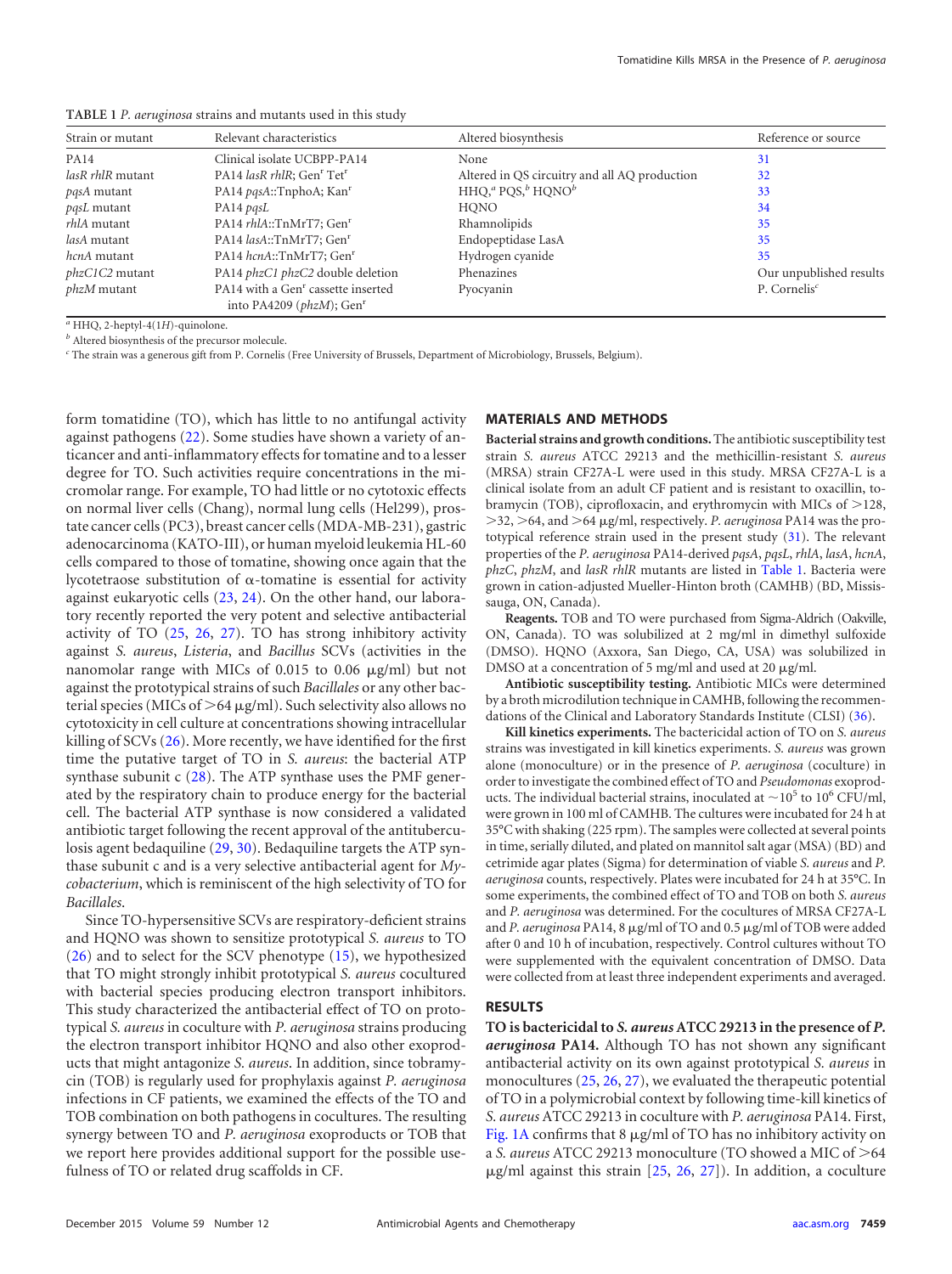

<span id="page-2-0"></span>**FIG 1** Kill kinetics of *S. aureus* ATCC 29213 and *P. aeruginosa* PA14 in the absence or presence of TO. Viability of *S. aureus* (A) and *P. aeruginosa* (B) expressed in log<sub>10</sub> CFU/ml as determined by plating sample dilutions on MSA and cetrimide agar, respectively.  $\Box$ , monocultures exposed to the antibiotic diluent (DMSO);  $\blacksquare$ , monocultures exposed to 8  $\mu$ g/ml of TO;  $\bigcirc$ , cocultures exposed to the antibiotic diluent;  $\spadesuit$ , cocultures exposed to 8  $\mu$ g/ml of TO. The dotted lines represent reference points at time 0 h (starting inoculum) and 10 h.

with *P. aeruginosa* PA14 provoked a 3.6-log<sub>10</sub> decrease in *S. aureus* CFU/ml between the 10- and 24-h time points. Remarkably, the addition of TO to the coculture further enhanced the antagonistic effect of PA14 on ATCC 29213 by an additional 3.4  $log_{10}$  CFU/ml. Overall, a difference of 6.7 log<sub>10</sub> *S. aureus* CFU/ml was observed for the coculture with TO between the 10- and 24-h time points. On the other hand, the viability of *P. aeruginosa* PA14 was not affected by the presence of *S. aureus* (monoculture versus coculture) with or without the addition of TO [\(Fig. 1B\)](#page-2-0).

*P. aeruginosa* **PA14 QS-associated components and signaling molecules contribute to the bactericidal effect of TO on** *S. aureus***.** In order to determine how *P. aeruginosa* enhances the bactericidal effect of TO against *S. aureus*, we performed coculture experiments using PA14 mutants defective in the production of a variety of quorum-sensing (QS)-associated components and signaling molecules [\(Table 1\)](#page-1-0). [Figure 2A](#page-2-1) shows that the *P. aeruginosa lasR rhlR* double mutant, which does not produce any *N*-acylhomoserine lactones (AHLs) [\(37\)](#page-6-12), completely lost its ability to produce bactericidal synergy with TO against *S. aureus*. AHLs are

implicated in the regulation of the 2-alkyl-4-(1*H*)-quinolone (AQ) molecules [\(37\)](#page-6-12), such as the *Pseudomonas* quinolone signal (PQS) and 4-hydroxy 2-heptyl-quinoline *N*-oxide (HQNO). AHLs are required for the production of rhamnolipids, hydrogen cyanide, and phenazines. [Figure 2B](#page-2-1) shows further results with other mutants presenting specific defects in the production of AHL-regulated factors. The bactericidal activity of TO against *S. aureus* was not influenced by *P. aeruginosa* mutants altered in the production of rhamnolipids (*rhlA*), hydrogen cyanide (*hcnA*), or phenazines (*phzC1C2* and *phzM*). On the other hand, the bactericidal effect of TO was strongly attenuated for the *P. aeruginosa* mutants *pqsA*, which is impaired in the synthesis of AQs (precursors of HQNO) [\(25\)](#page-6-0), and *pqsL*, a mutant unable to produce HQNO [\(35\)](#page-6-11). Hence, the altered production of HQNO is shared among the *lasR rhlR*, *pqsA*, and *pqsL* mutants, which are unable to create a synergy with TO [\(Fig. 2B\)](#page-2-1). Interestingly, the ability of the *lasA* mutant, a mutant strain deficient in the production of the staphylolytic LasA protease [\(12\)](#page-5-11), to provide a synergy with TO against *S. aureus* was also impaired [\(Fig. 2B\)](#page-2-1).



<span id="page-2-1"></span>**FIG 2** Kill kinetics of *S. aureus* ATCC 29213 in coculture with *P. aeruginosa* PA14 or PA14 mutants. (A) Viability of *S. aureus* in coculture with the PA14 *lasR rhlR* double mutant, expressed in  $log_{10}$  CFU/ml as determined by plating sample dilutions on MSA agar.  $\bigcirc$ , coculture exposed to the antibiotic diluent;  $\bullet$ , coculture exposed to 8  $\mu$ g/ml of TO. The dotted line represents the inoculum size at 0 h. (B) Residual *S. aureus* in coculture with PA14 or a variety of PA14 mutants, all in the presence of TO (8  $\mu$ g/ml), expressed in log<sub>10</sub> CFU/ml as determined by plating sample dilutions on MSA agar. The bars represent the means log<sub>10</sub> CFU/ml after 24 h of coculture for at least three independent replicates with standard deviation. One-way analysis of variance was performed with Dunnett's posttest using the PA14 coculture as the reference experiment ( $P < 0.0001$ ).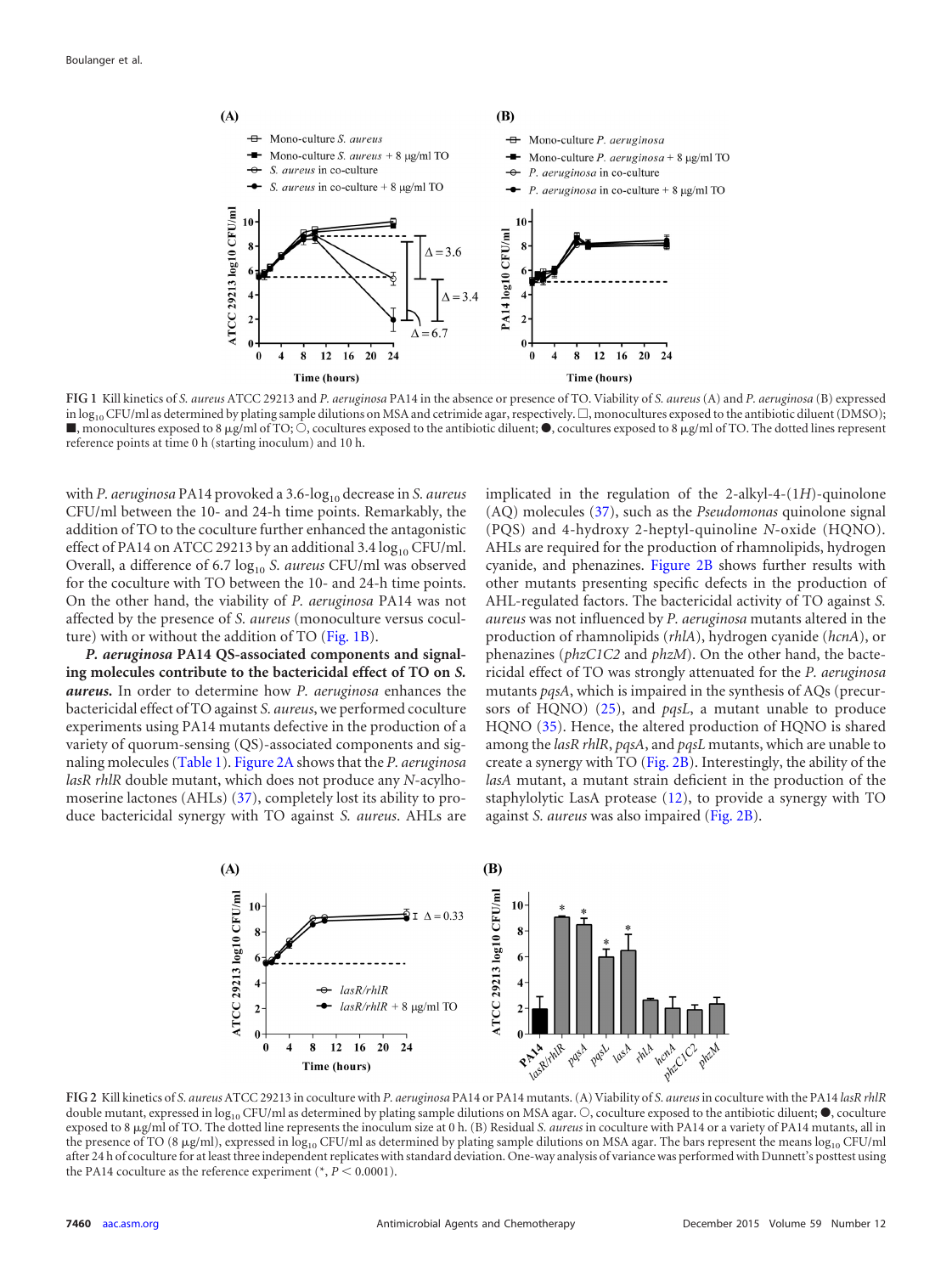

<span id="page-3-0"></span>**FIG 3** Effect of HQNO on the kill kinetics of TO against *S. aureus* ATCC 29213 in a coculture with mutant *P. aeruginosa pqsL* (A) or in a *S. aureus* monoculture (B). Viability of *S. aureus* is expressed in log<sub>10</sub> CFU/ml as determined by plating sample dilutions on MSA agar. O, control cultures supplemented with the antibiotic diluent (DMSO);  $\triangle$ , cultures with 8 µg/ml of TO,  $\Box$ , cultures supplements with 20 µg/ml of HQNO;  $\blacktriangle$ , cultures supplemented with both TO and HQNO at the concentrations mentioned above. The dotted line represents the inoculum size at 0 h.

*P. aeruginosa* **HQNO production contributes to the bactericidal effect of TO on** *S. aureus***.** In order to confirm the implication of HQNO in the bactericidal action of TO against *S. aureus*, we chemically complemented a coculture of *S. aureus* and the *P.* aeruginosa pqsL mutant with 20 µg/ml of HQNO. [Figure 3A](#page-3-0) shows the growth kinetics of *S. aureus* in coculture with the *P. aeruginosa pqsL* mutant supplemented or not with HQNO and/or TO. There was no difference in the antistaphylococcal activity of the *P. aeruginosa pqsL* mutant against *S. aureus* whether or not TO was added to the coculture. However, the addition of HQNO to the coculture improved the killing of *S. aureus* by the *pqsL* mutant by 1.1  $\log_{10}$  CFU/ml at 24 h. TO further enhanced the antagonist effect of the HQNO-complemented *pqsL* mutant on *S. aureus* by an additional 3.3  $log_{10}$  CFU/ml after 24 h of incubation [\(Fig. 3A\)](#page-3-0). Overall, a difference of 4.4  $log_{10}$  CFU/ml was observed between the *S. aureus* coculture with the *pqsL* mutant and the coculture supplemented with both HQNO and TO at 24 h. In addition, we performed a monoculture of *S. aureus* exposed to 8  $\mu$ g/ml of TO and/or 20  $\mu$ g/ml of HQNO [\(Fig. 3B\)](#page-3-0). As seen before, the addition of TO did not affect the viability of *S. aureus* in the monoculture. The presence of HQNO alone led to a reduction of *S. aureus* counts by  $1.7 \log_{10}$  CFU/ml compared to that in the control culture after 24 h. Overall, a difference of 3.5  $log_{10}$  CFU/ml was observed between the *S. aureus* monoculture with TO and the monoculture supplemented with both HQNO and TO at 24 h, showing that HQNO can enhance the antibacterial effect of TO (or vice versa) against *S. aureus*. However, at the concentration used, the combination of HQNO and TO only induced a bacteriostatic effect, considering that the CFU counts at 24 h did not differ from that of the initial inoculum. This indicates that at least one other important factor is contributing to the strong bactericidal effect of the HQNO-complemented *pqsL* mutant in the presence of TO [\(Fig. 3A\)](#page-3-0). This factor might be LasA, which is still produced by the *pqsL* mutant. This explains the complete lack of bactericidal activity of the *lasR rhlR* double mutant against *S. aureus* even in the absence or presence of TO since this mutant is altered in the production of both LasA and HQNO [\(Fig. 2A\)](#page-2-1).

**Combination of TO and TOB kills both a multiresistant MRSA strain and** *P. aeruginosa* **PA14 in coculture.** Due to the frequent coisolation of *S. aureus* and *P. aeruginosa* from the sputum of CF patients, we examined the possibility of taking advantage of the bactericidal synergy between TO and the presence of *P. aeruginosa* to efficiently kill a multiresistant MRSA strain in coculture with *P. aeruginosa*. Furthermore, since TOB is frequently used as a prophylactic agent against *P. aeruginosa*, we tested the efficacy of the combination of TO and TOB against both pathogens in coculture. [Figure 4A](#page-4-0) reports the viability of the MRSA strain in coculture with PA14 and supplemented or not with TO and/or TOB. As expected, TOB did not affect the CFU counts of the TOB-resistant MRSA strain, but the addition of TO  $(8 \mu g/ml)$ or TO combined with TOB  $(0.5 \ \mu\text{g/ml})$  significantly suppressed its growth at 24 h compared to that of the control culture. In the same cocultures, *P. aeruginosa* PA14 was not affected by the presence of TO, but the addition of TOB (or TOB combined with TO) also significantly suppressed its growth compared to the control at 24 h [\(Fig. 3B\)](#page-3-0). Note that in these cocultures, TO was added at the time of inoculation, whereas TOB was added after 10 h to allow possible accumulation of some *P. aeruginosa* exoproducts such as HQNO and LasA.

## **DISCUSSION**

In CF, bacterial infections remain the most common reason for pulmonary exacerbation and hospitalization. *S. aureus* and *P. aeruginosa* are the most common pulmonary pathogens in CF. Cocolonization of CF lungs by *P. aeruginosa* and *S. aureus* is frequent [\(17\)](#page-5-16) and may potentially affect the patient's health. One of the major issues in the control of bacterial infections in CF is the rising prevalence of multiresistant bacteria. In the United States, the prevalence of MRSA within the population of CF patients increased to 26.5% in 2012 [\(3\)](#page-5-2). A recent study observed that MRSA in association with *P. aeruginosa* greatly impacts the health status of CF patients [\(20\)](#page-5-19). The use of inhaled tobramycin for prophylaxis and control of *P. aeruginosa* infection is now widespread [\(38,](#page-6-13) [39\)](#page-6-14), but new strategies to tackle both *P. aeruginosa* and *S. aureus*/MRSA together seem to be eminently needed.

In this study, we have investigated the bactericidal action of TO against *S. aureus* in a coculture with *P. aeruginosa*. Biswas et al. have previously observed a bactericidal effect of *P. aeruginosa* on *S. aureus* in planktonic growth [\(14\)](#page-5-13), although, as seen here, killing is incomplete and *S. aureus* viability in coculture remains high (10<sup>6</sup>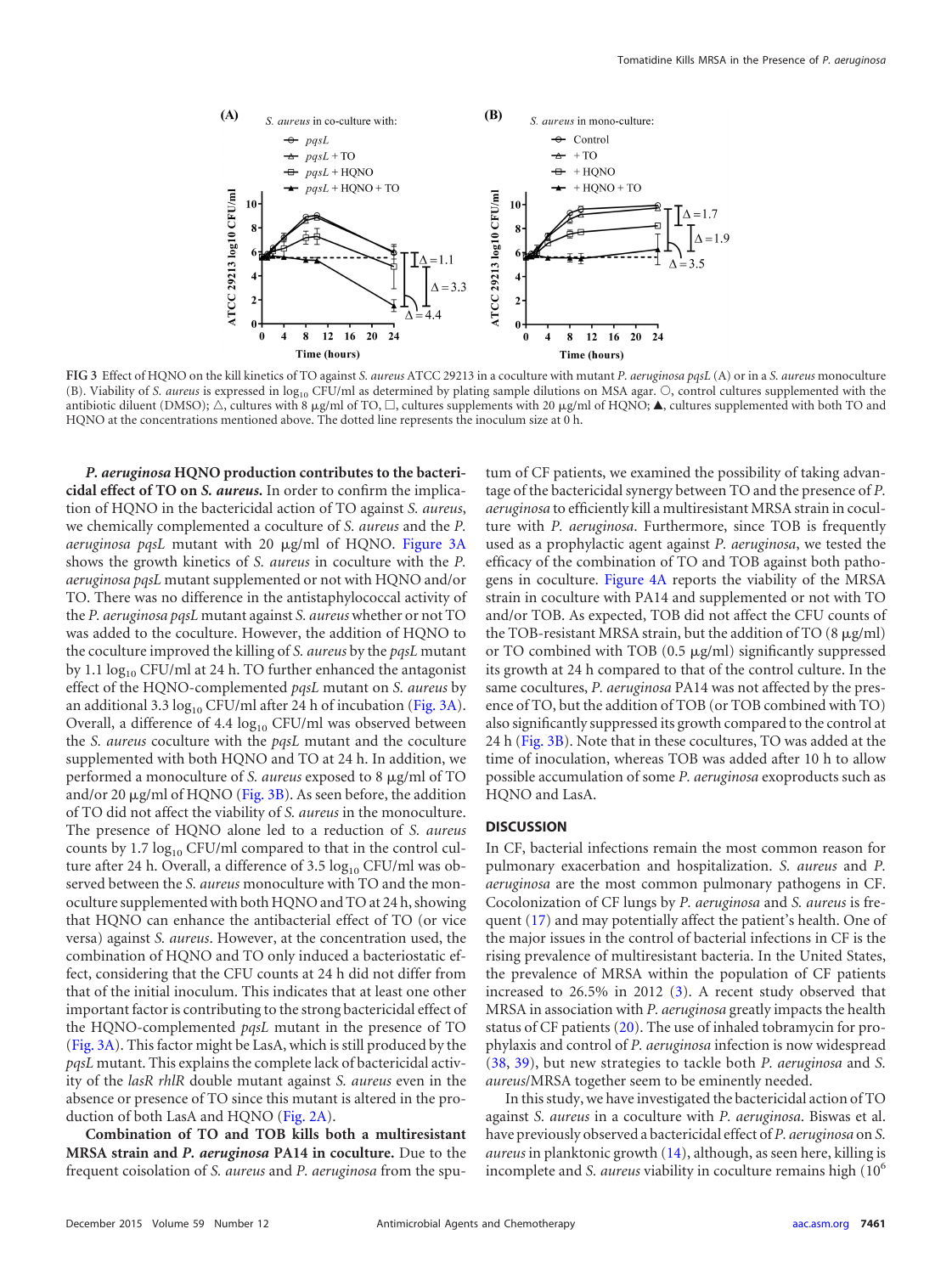

<span id="page-4-0"></span>FIG 4 Residual viable counts of MRSA CF27A-L (A) or *P. aeruginosa* PA14 (B) after 24 h of coculture in the absence or presence of TO (8 µg/ml), TOB (0.5  $\mu$ g/ml), or the TO and TOB combination. TO was added at 0 h, and TOB was added at 10 h. Residual bacterial counts are expressed in  $\log_{10}$  CFU/ml as determined by plating sample dilutions on MSA agar for *S. aureus* and on cetrimide agar for *P. aeruginosa*. The bars represent the means log<sub>10</sub> CFU/ml after 24 h of coculture for at least three independent replicates with standard deviation. One-way analysis of variance was performed with Dunnett's posttest. The *P* values are indicated (ns, not significant;  $P > 0.05$ ). The control coculture in which only the antibiotic diluent was added is represented by the black bar (CTRL).

to  $10^7$  CFU/ml after 24 h) [\(Fig. 1A,](#page-2-0) open circles, and [Fig. 4A,](#page-4-0) black bar). However, our results demonstrate a bactericidal synergy between TO and the antistaphylococcal activity of *P. aeruginosa*. Evidence suggests that this synergy depends on the activation of the QS system of *P. aeruginosa* and the production of at least two exoproducts (HQNO and LasA).

The antistaphylococcal activity of LasA involves the degradation of pentaglycine cross-links in the peptidoglycan of *S. aureus* [\(12\)](#page-5-11), and LasA has been used as an antibiotic agent in experimental therapy against this bacterium [\(40\)](#page-6-15). The reason that TO enhances the activity of LasA against *S. aureus* or vice versa remains elusive, and direct evidence for the contribution of this protease in the synergy between *P. aeruginosa* and TO is still needed. Furthermore, other products such as the rhamnolipids produced by *P. aeruginosa* can permeabilize the cell membranes of Gram-positive and Gram-negative bacteria [\(41\)](#page-6-16). The enhanced activity of TO against *S. aureus* was not, however, associated with the presence of *P. aeruginosa* rhamnolipids. Similarly, the bactericidal synergy between TO and *P. aeruginosa* could not be associated with the production of hydrogen cyanide or pyocyanin. Naturally, the use of genetically defective *P. aeruginosa* mutants only provides indirect evidence that these exoproducts cannot help the bactericidal activity of TO against *S. aureus*. It is possible that these exoproducts might contribute to the killing of *S. aureus* under other cultivation conditions, especially because HQNO is also, like hydrogen cyanide or pyocyanin, an electron transport chain inhibitor [\(11,](#page-5-10) [42\)](#page-6-17). In addition, the siderophores produced by *P. aeruginosa*, such as pyoverdin and pyochelin, may also contribute to reducing *S. aureus* viability in cocultures [\(43\)](#page-6-18).

HQNO stimulates the emergence of *S. aureus* SCVs, possibly due to its activity as an electron transport chain inhibitor [\(13](#page-5-12)[–](#page-5-13)[15\)](#page-5-14). SCVs are recognized as persistent forms of bacteria associated with chronic infections [\(16,](#page-5-15) [44\)](#page-6-19) and show reduced susceptibility to aminoglycoside antibiotics such as TOB due to their dysfunctional respiratory chain and altered proton motive force. Conversely, SCVs are extremely susceptible to TO [\(25,](#page-6-0) [26,](#page-6-1) [27\)](#page-6-2). It is therefore tempting to speculate that HQNO sensitizes *S. aureus* to TO by impairing its electron transport chain. Hydrogen cyanide

and pyocyanin have been proposed to interfere with electron transfer in a manner different from that known for quinolone *N*-oxides on the electron transport chain of *S. aureus*[\(11\)](#page-5-10), and this difference may perhaps explain the specific synergy of HQNO with TO. The initial mode-of-action studies showed that TO ultimately inhibits bacterial protein and other macromolecular biosyntheses and that the difference in the biological effects on prototypical *S. aureus* and SCVs was linked to the respiratory chain [\(26\)](#page-6-1). More recently, our efforts with whole-genome sequencing of high-level TO-resistant mutants identified the putative molecular target of TO as the ATP synthase subunit c, the activity of which is directly linked to the respiratory chain and proton motive force [\(28\)](#page-6-3). Of note, the target of TO (bacterial ATP synthase) is a validated anti-infective target; a novel antibiotic targeting ATP synthase (bedaquiline) was recently approved for treatment of tuberculosis [\(29,](#page-6-4) [30\)](#page-6-5). Interestingly, the mutations we found in TO-resistant mutants map in a stretch of amino acid sequence only present in *Bacillales* (it is not present in other bacteria or in the mitochondrial ATP synthase), hence explaining the selectivity of TO. These results warrant further investigation of the TO drug scaffold. We have been able to produce several analogs with various properties, and the biological activity of this class of compound may thus be adjusted by medicinal chemistry [\(45\)](#page-6-20).

Hence, in the context of a cocolonization by *P. aeruginosa* and *S. aureus*, it is possible that production of HQNO stimulates emergence of SCVs, which in turn may favor a persistent infection. Genetically related pairs of prototypical and SCV isolates have frequently been recovered from CF patients [\(44,](#page-6-19) [46,](#page-6-21) [47\)](#page-6-22), and, in principle, treatment of *S. aureus* prototypical and SCV isolates with a combination of TO and an aminoglycoside can efficiently kill both, as we experimentally demonstrated previously [\(48\)](#page-6-23). In the present study, we extended the challenge to include *P. aeruginosa*. Interestingly, *P. aeruginosa* contributed to the bactericidal effect of TO against *S. aureus* and efficiently suppressed the growth of a multiresistant MRSA strain. Moreover, the combination of TO and TOB suppressed the growth of both the MRSA strain and *P. aeruginosa*. Therefore, one might ask whether this proposed therapy is kinetically feasible in the host. In a therapeutic context,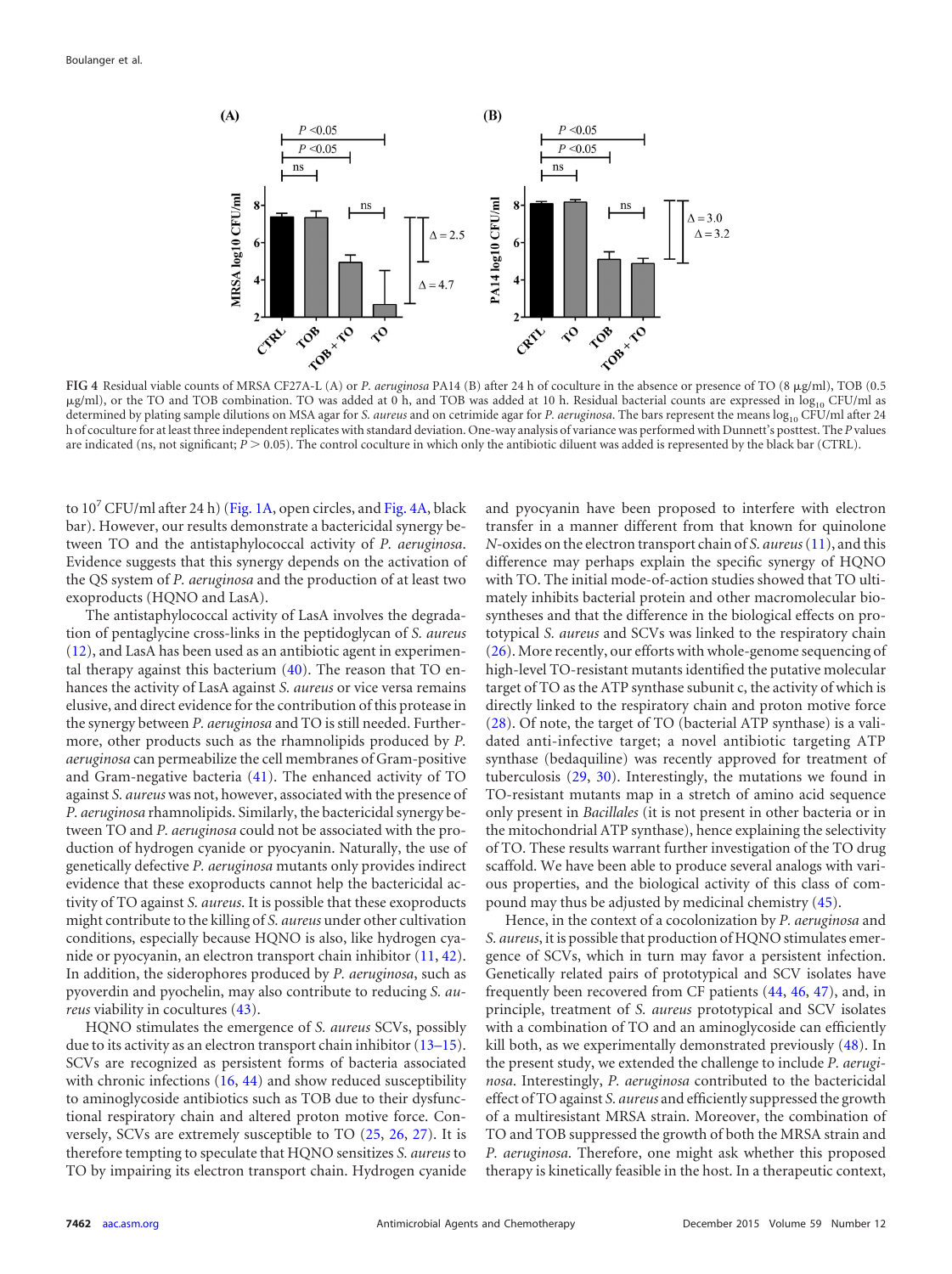*P. aeruginosa* can be present for extended periods of time, and HQNO can be detected in 80% of CF sputum samples in amounts correlating with the *P. aeruginosa* cell density at the onset of pulmonary exacerbation [\(49\)](#page-6-24). Hoffman et al. [\(15\)](#page-5-14) reported amounts ranging from 0.39 to 1.24  $\mu$ g/g of dry sputum, which are effective amounts of HQNO for synergy with TO against prototypical *S. aureus*. Indeed, such HQNO amounts ( $\sim$ >1  $\mu$ M) are able to provoke phenotypic changes in prototypical *S. aureus*, such as an increase in biofilm formation, consistent with SCV formation [\(17\)](#page-5-16). Most importantly, one should not forget that the proposed therapeutic strategy combines both TOB and TO and that this combination should act on *P. aeruginosa*, *S. aureus*, and *S. aureus* SCVs. Thus, in this context, if HQNO is also present, it should increase further the potency of the TOB and TO synergy for therapy of multiresistant *S. aureus* (i.e., those strains having high resistance to TOB). The effective amounts of TOB and TO needed in sputum should also be attainable. Indeed, typical inhaled TOB (300 mg per dose, twice a day) can rapidly lead to high concentrations of TOB ( $\sim$ 1,200 µg/g of sputum) in the lungs [\(50\)](#page-6-25). As for TO, the fractional inhibitory concentration (FIC) indices calculated in checkerboard assays *in vitro* for the combination of an aminoglycoside and TO clearly revealed synergy using as little as 0.12  $\mu$ g/ml of TO [\(25\)](#page-6-0). At this time, we do not know the entire pharmacokinetics of TO, but the intratracheal instillation of 100 g of TO (the highest dose tested at this time) yielded no adverse effect in mice (data not shown). Hence, TOB and TO combination therapy appears kinetically feasible, and the presence of HQNO in *P. aeruginosa*-colonized patients is likely to further improve efficiency against multiresistant MRSA.

Overall, this study demonstrated the strong bactericidal effect of TO against *S. aureus* when cocultured with *P. aeruginosa*, a phenomenon that is dependent on the presence of at least HQNO and LasA. To take advantage of this bactericidal effect, the combination of TO with an aminoglycoside such as TOB represents a new conceptual approach for treatment of CF patients who are frequently cocolonized by MRSA, *S. aureus* SCVs, and *P. aeruginosa*.

### **ACKNOWLEDGMENTS**

This study was supported by grants from Cystic Fibrosis Canada to F.M., A.C., and E.H.F., as well as to F.M. and E.M., and by a team grant from the Fonds Québécois de la Recherche sur la Nature et les Technologies (FQRNT) to F.M., K.B., and E.M. E.D. was supported by Canadian Institutes of Health Research (CIHR) operating grant MOP-97888 and holds a Canada Research Chair.

### <span id="page-5-0"></span>**REFERENCES**

- <span id="page-5-1"></span>1. **Riordan JR.** 2008. CFTR function and prospects for therapy. Annu Rev Biochem **77:**701–726. [http://dx.doi.org/10.1146/annurev.biochem.75.103004](http://dx.doi.org/10.1146/annurev.biochem.75.103004.142532) [.142532.](http://dx.doi.org/10.1146/annurev.biochem.75.103004.142532)
- <span id="page-5-2"></span>2. **Lyczak JB, Cannon CL, Pier GB.** 2002. Lung infections associated with cystic fibrosis. Clin Microbiol Rev **15:**194 –222. [http://dx.doi.org/10.1128](http://dx.doi.org/10.1128/CMR.15.2.194-222.2002) [/CMR.15.2.194-222.2002.](http://dx.doi.org/10.1128/CMR.15.2.194-222.2002)
- <span id="page-5-3"></span>3. **Cystic Fibrosis Foundation USA.** 2013. Cystic fibrosis patient registry, 2012 annual data report. Cystic Fibrosis Foundation USA, Bethesda, MD.
- <span id="page-5-4"></span>4. **Novick RP.** 2003. Autoinduction and signal transduction in the regulation of staphylococcal virulence. Mol Microbiol **48:**1429 –1449. [http://dx](http://dx.doi.org/10.1046/j.1365-2958.2003.03526.x) [.doi.org/10.1046/j.1365-2958.2003.03526.x.](http://dx.doi.org/10.1046/j.1365-2958.2003.03526.x)
- <span id="page-5-5"></span>5. **Gellatly SL, Hancock RE.** 2013. *Pseudomonas aeruginosa*: new insights into pathogenesis and host defenses. Pathog Dis **67:**159 –173. [http://dx.doi](http://dx.doi.org/10.1111/2049-632X.12033) [.org/10.1111/2049-632X.12033.](http://dx.doi.org/10.1111/2049-632X.12033)
- 6. **Otto M.** 2012. MRSA virulence and spread. Cell Microbiol **14:**1513–1521. [http://dx.doi.org/10.1111/j.1462-5822.2012.01832.x.](http://dx.doi.org/10.1111/j.1462-5822.2012.01832.x)
- <span id="page-5-6"></span>7. **Dasenbrook EC, Checkley W, Merlo CA, Konstan MW, Lechtzin N, Boyle MP.** 2010. Association between respiratory tract methicillinresistant *Staphylococcus aureus* and survival in cystic fibrosis. JAMA **303:** 2386 –2393. [http://dx.doi.org/10.1001/jama.2010.791.](http://dx.doi.org/10.1001/jama.2010.791)
- <span id="page-5-7"></span>8. **Dasenbrook EC, Merlo CA, Diener-West M, Lechtzin N, Boyle MP.** 2008. Persistent methicillin-resistant *Staphylococcus aureus* and rate of FEV 1 decline in cystic fibrosis. Am J Respir Crit Care Med **178:**814 –821. [http://dx.doi.org/10.1164/rccm.200802-327OC.](http://dx.doi.org/10.1164/rccm.200802-327OC)
- <span id="page-5-8"></span>9. **Lynch SV, Bruce KD.** 2013. The cystic fibrosis airway microbiome. Cold Spring Harb Perspect Med **3:**a009738. [http://dx.doi.org/10.1101](http://dx.doi.org/10.1101/cshperspect.a009738) [/cshperspect.a009738.](http://dx.doi.org/10.1101/cshperspect.a009738)
- <span id="page-5-9"></span>10. **Surette MG.** 2014. The cystic fibrosis lung microbiome. Ann Am Thorac Soc **11**(Suppl 1)**:**S61–S65. [http://dx.doi.org/10.1513/AnnalsATS.201306](http://dx.doi.org/10.1513/AnnalsATS.201306-159MG) [-159MG.](http://dx.doi.org/10.1513/AnnalsATS.201306-159MG)
- <span id="page-5-10"></span>11. **Voggu L, Schlag S, Biswas R, Rosenstein R, Rausch C, Götz F.** 2006. Microevolution of cytochrome *bd* oxidase in staphylococci and its implication in resistance to respiratory toxins released by *Pseudomonas*. J Bacteriol **188:**8079 –8086. [http://dx.doi.org/10.1128/JB.00858-06.](http://dx.doi.org/10.1128/JB.00858-06)
- <span id="page-5-11"></span>12. **Kessler E, Safrin M, Olson JC, Ohman DE.** 1993. Secreted LasA of *Pseudomonas aeruginosa* is a staphylolytic protease. J Biol Chem **268:**7503– 7508.
- <span id="page-5-12"></span>13. **Mitchell G, Séguin DL, Asselin AE, Déziel E, Cantin AM, Frost EH, Michaud S, Malouin F.** 2010. *Staphylococcus aureus* sigma B-dependent emergence of small-colony variants and biofilm production following exposure to *Pseudomonas aeruginosa* 4-hydroxy-2-heptylquinoline-*N*-oxide. BMC Microbiol **10:**33. [http://dx.doi.org/10.1186/1471-2180](http://dx.doi.org/10.1186/1471-2180-10-33) [-10-33.](http://dx.doi.org/10.1186/1471-2180-10-33)
- <span id="page-5-13"></span>14. **Biswas L, Biswas R, Schlag M, Bertram R, Götz F.** 2009. Small-colony variant selection as a survival strategy for *Staphylococcus aureus* in the presence of *Pseudomonas aeruginosa*. Appl Environ Microbiol **75:**6910 – 6912. [http://dx.doi.org/10.1128/AEM.01211-09.](http://dx.doi.org/10.1128/AEM.01211-09)
- <span id="page-5-14"></span>15. **Hoffman LR, Déziel E, D'Argenio DA, Lépine F, Emerson J, McNamara S, Gibson RL, Ramsey BW, Miller SI.** 2006. Selection for *Staphylococcus aureus* small-colony variants due to growth in the presence of *Pseudomonas aeruginosa*. Proc Natl Acad SciUSA **103:**19890 –19895. [http://dx.doi](http://dx.doi.org/10.1073/pnas.0606756104) [.org/10.1073/pnas.0606756104.](http://dx.doi.org/10.1073/pnas.0606756104)
- <span id="page-5-15"></span>16. **Proctor RA, von Eiff C, Kahl BC, Becker K, McNamara P, Herrmann M, Peters G.** 2006. Small colony variants: a pathogenic form of bacteria that facilitates persistent and recurrent infections. Nat Rev Microbiol **4:**295–305. [http://dx.doi.org/10.1038/nrmicro1384.](http://dx.doi.org/10.1038/nrmicro1384)
- <span id="page-5-16"></span>17. **Fugère A, Lalonde Seguin D, Mitchell G, Déziel E, Dekimpe V, Cantin AM, Frost E, Malouin F.** 2014. Interspecific small molecule interactions between clinical isolates of *Pseudomonas aeruginosa* and *Staphylococcus aureus* from adult cystic fibrosis patients. PLoS One **9:**e86705. [http://dx](http://dx.doi.org/10.1371/journal.pone.0086705) [.doi.org/10.1371/journal.pone.0086705.](http://dx.doi.org/10.1371/journal.pone.0086705)
- <span id="page-5-18"></span><span id="page-5-17"></span>18. **Ceri H, Olson ME, Stremick C, Read RR, Morck D, Buret A.** 1999. The Calgary Biofilm Device: new technology for rapid determination of antibiotic susceptibilities of bacterial biofilms. J Clin Microbiol **37:**1771–1776.
- <span id="page-5-19"></span>19. **Ceri H, Olson ME, Turner RJ.** 2010. Needed, new paradigms in antibiotic development. Expert Opin Pharmacother **11:**1233–1237. [http://dx.doi](http://dx.doi.org/10.1517/14656561003724747) [.org/10.1517/14656561003724747.](http://dx.doi.org/10.1517/14656561003724747)
- 20. **Hubert D, Réglier-Poupet H, Sermet-Gaudelus I, Ferroni A, Le Bourgeois M, Burgel PR, Serreau R, Dusser D, Poyart C, Coste J.** 2013. Association between *Staphylococcus aureus* alone or combined with *Pseudomonas aeruginosa* and the clinical condition of patients with cystic fibrosis. J Cyst Fibros **12:**497–503. [http://dx.doi.org/10.1016/j.jcf.2012](http://dx.doi.org/10.1016/j.jcf.2012.12.003) [.12.003.](http://dx.doi.org/10.1016/j.jcf.2012.12.003)
- <span id="page-5-20"></span>21. **González-Lamothe R, Mitchell G, Gattuso M, Diarra MS, Malouin F, Bouarab K.** 2009. Plant antimicrobial agents and their effects on plant and human pathogens. Int J Mol Sci **10:**3400 –3419. [http://dx.doi.org/10.3390](http://dx.doi.org/10.3390/ijms10083400) [/ijms10083400.](http://dx.doi.org/10.3390/ijms10083400)
- <span id="page-5-21"></span>22. **Martin-Hernandez AM, Dufresne M, Hugouvieux V, Melton R, Osbourn A.** 2000. Effects of targeted replacement of the tomatinase gene on the interaction of *Septoria lycopersici* with tomato plants. Mol Plant Microbe Interact **13:**1301–1311. [http://dx.doi.org/10.1094/MPMI.2000.13](http://dx.doi.org/10.1094/MPMI.2000.13.12.1301) [.12.1301.](http://dx.doi.org/10.1094/MPMI.2000.13.12.1301)
- <span id="page-5-22"></span>23. **Choi SH, Ahn JB, Kozukue N, Kim HJ, Nishitani Y, Zhang L, Mizuno** M, Levin CE, Friedman M. 2012. Structure-activity relationships of  $\alpha$ -,  $\beta_1$ -,  $\gamma$ -, and  $\delta$ -tomatine and tomatidine against human breast (MDA-MB-231), gastric (KATO-III), and prostate (PC3) cancer cells. J Agric Food Chem **60:**3891–3899. [http://dx.doi.org/10.1021/jf3003027.](http://dx.doi.org/10.1021/jf3003027)
- <span id="page-5-23"></span>24. **Huang H, Chen S, Van Doren J, Li D, Farichon C, He Y, Zhang Q, Zhang K, Conney AH, Goodin S, Du Z, Zheng X.** 2015. α-Tomatine